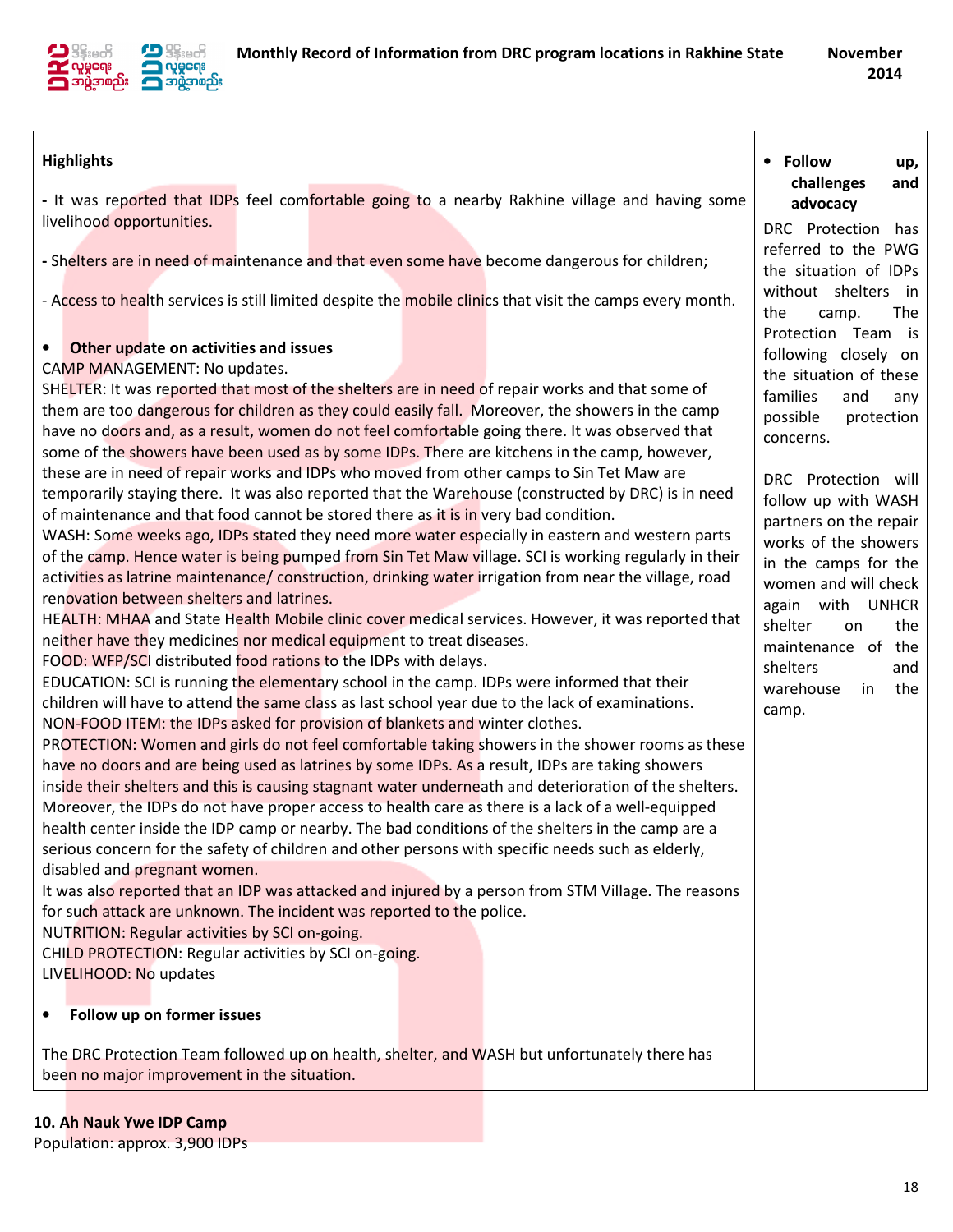

### **Highlights**

- Access to health by the IDPs continues to be dramatically limited in the camp, particularly for PWSNs. There are not health facilities or clinics in the camp and most of the IDPs have no financial means to buy medicines or to go to other places to seek medical assistance.

- IDPs who moved from other camps to Ah Nauk Ywe Camp are in need of shelters. These HHs are temporarily staying in the kitchen facility in the camp or with relatives. The lack of shelters for these families could raise protection concerns such as frictions with other IDPs, SGBV, and exploitation, among others.

- Access to latrines is still challenging for persons with disabilities, elderly, children and pregnant women as these are too high and lack proper handrails. Moreover, latrines are not sex segregated and this could cause incidents of GBV particularly at night.

#### • Other update on activities and issues

SECURITY: tensions between host community and IDPs over the collection of firewood and movement of the IDPs outside of the Camp.

CAMP MANAGEMENT: no updates.

SHELTER: Households who arrived in the camp some months ago are still in need of shelters as they are staying in the kitchen facility in the camp or with relatives in their shelters. It was also reported that some shelters were repaired.

WASH: The IDPs reported the need for hygiene and sanitation activities in the camp. Solidaritès International (SI) is rehabilitating the latrines in the camp as most of them are in very bad condition.

HEALTH: A State run health mobile clinic continues to provide medical services. The IDPs request the opening of a health center or clinic in the camp or that the State run mobile clinic visits the camp more frequently (at least two or three times per week). Reportedly, IDPs are suffering from various types of diseases (TB, diarrhoea, and hypertension) and many of them have no financial means to buy medicines from the pharmacy.

FOOD: food rations were delivered; however, IDPs who moved from other camps to Ah Nauk Ywe Camp have not received any rations in the past months. It was also reported that single headed of household face lots of challenges when feeding their children or dependants as they cannot go fishing or conduct any other livelihood activities that the men usually do.

EDUCATION: school facilities are very limited.

#### NON-FOOD ITEM:

PROTECTION: protection monitoring activities are ongoing as well as support to the women´s group. No reports on any frictions or protection concerns due to the lack of shelters for the IDPs who moved from another camp to Ah Nauk Yew Camp in the last months, however, the Protection Team is monitoring closely their situation in the camp. Access to latrines remains challenging for many persons with disabilities, elderly, children and pregnant women as these are too high, the floor is very slippery, and latrines do not have proper handrails for them. Sanitation/hygiene activities need to be improved as stagnant water in the camp is breeding mosquitos and flies which could transmit various diseases to the IDPs in the camp. Moreover, latrines are not sex segregated and this could cause incidents of GBV, particularly at night.

Moreover, the lack of food rations for the IDPs who moved to the camp in the past months is exposing them to risks such as sexual exploitation, malnutrition, involvement in criminal activities, diseases and even death. In addition to this, the lack of proper health services may cause widespread of diseases among the IDPs and death. Lack of financial means to buy medicines also

### • Follow up, challenges and advocacy

DRC Protection Team will follow up with health actors on the provision of health services in the camp.

DRC Protection Team continues to follow up and advocate for the IDPs who still have not received any food rations in the camp. This matter has been referred to WFP and the PWG in various occasions.

- DRC Protection has referred to the PWG the situation of IDPs without shelters in the camp. The Protection Team is following closely on the situation of these families and any possible protection concerns.

DRC Protection Team will advocate for proper access to latrines by PWSNs in the camp with WASH partners in the camp as well as the improvement of the sanitation/hygiene conditions in the camp.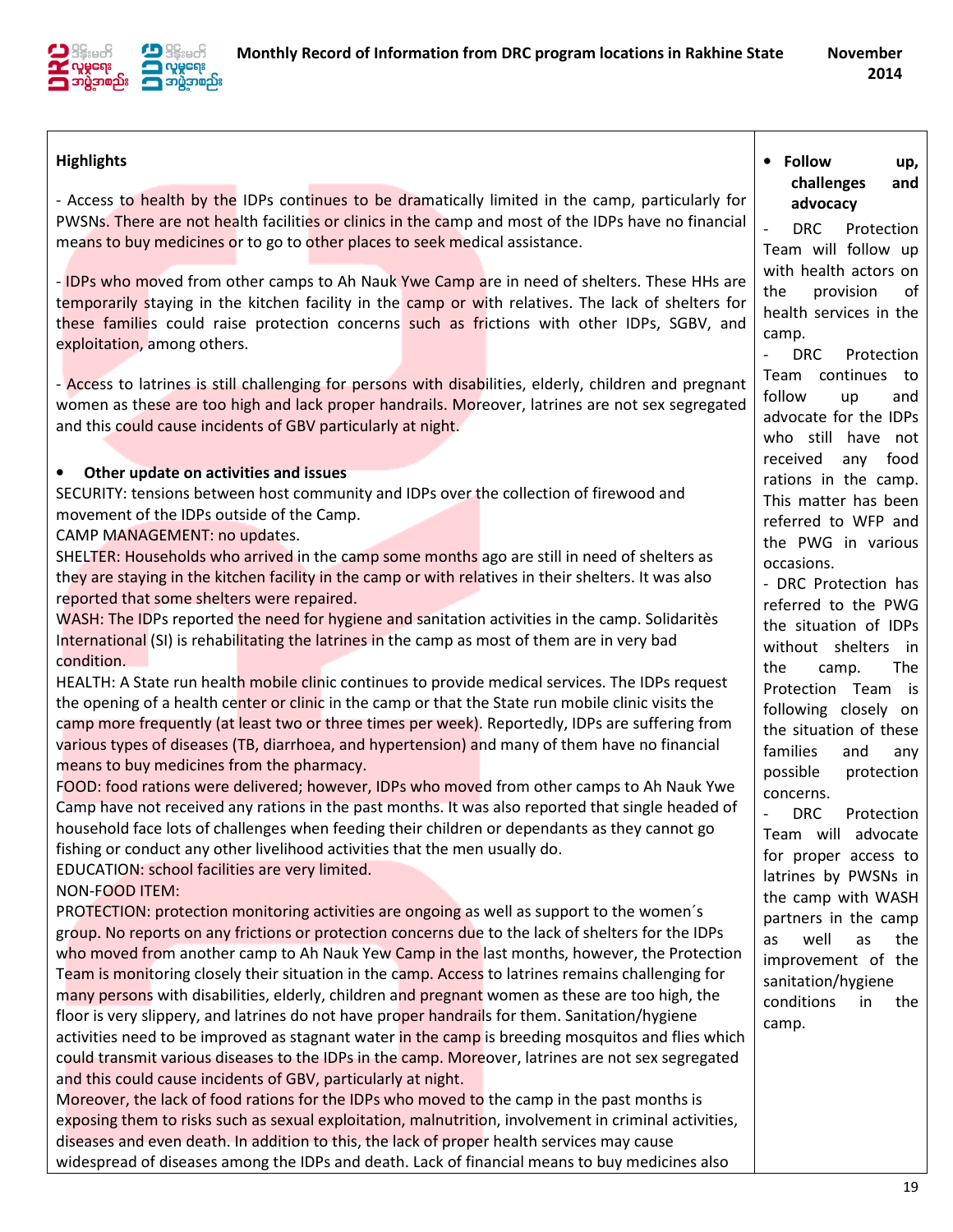

| exposes the IDPs to exploitation, SGBV, involvement in criminality or even malnutrition as some of   |
|------------------------------------------------------------------------------------------------------|
| them have to sell part of their food rations to obtain any money to buy medicines for them or their  |
| relatives. Self-medication also implies a major health risk for the IDPs.                            |
| It was also reported that some IDPs are going outside of the Camp to collect firewood and this is    |
| creating tensions with the host community in the nearby village.                                     |
| In regard to the shelters, women and girls do not feel safe in their shelters as there is not proper |
| separation between shelters or it is in need of maintenance.                                         |
| <b>NUTRITION:</b>                                                                                    |
| CHILD PROTECTION: No updates.                                                                        |
|                                                                                                      |
| Follow up on former issues                                                                           |
|                                                                                                      |
| The DRC Protection Team followed up on health, and WASH services as well as food distribution        |
| but unfortunately there has been no major improvement in the situation.                              |

# 11. Kyein Ni Pyin IDP Camp

Population: approx. 4,500 IDPs

| <b>Highlights</b><br>Protection monitoring activities are ongoing as well as support to the women's group. | • Follow<br>challenges<br>advocacy | up,<br>and |
|------------------------------------------------------------------------------------------------------------|------------------------------------|------------|
| Other update on activities and issues<br>٠                                                                 | <b>NTR</b>                         |            |
| <b>PROTECTION:</b> protection monitoring activities are ongoing as well as support to the women's          |                                    |            |
| group.                                                                                                     |                                    |            |
|                                                                                                            |                                    |            |
| It was reported that women and girls do not feel comfortable going to the latrines at night as             |                                    |            |
| there is not electricity.                                                                                  |                                    |            |
| WASH: IDPs report almost most latrines are full, concerns over open defecation. Drainage line              |                                    |            |
| often filled with sand. Hygiene promotion and regular monitoring. Funding is now in place and              |                                    |            |
| WASH activities can commence with a priority of desluging training and equipment provision.                |                                    |            |
| A suitable emergency sludge treatment area is required, this will be used to dry the sludge for            |                                    |            |
| burning. Additionally a purpose built sludge treatment system will be implemented. There are               |                                    |            |
| a lot of latrines that require maintenance and additional are required for the camp extension.             |                                    |            |
| The community believe that they have enough water in the ponds to last the dry season.                     |                                    |            |
|                                                                                                            |                                    |            |
|                                                                                                            |                                    |            |
| Follow up on former issues                                                                                 |                                    |            |
| <b>NTR</b>                                                                                                 |                                    |            |
|                                                                                                            |                                    |            |

# 12. Say Tha Mar Gyi Village

Population: approx. 1,050 inhabitants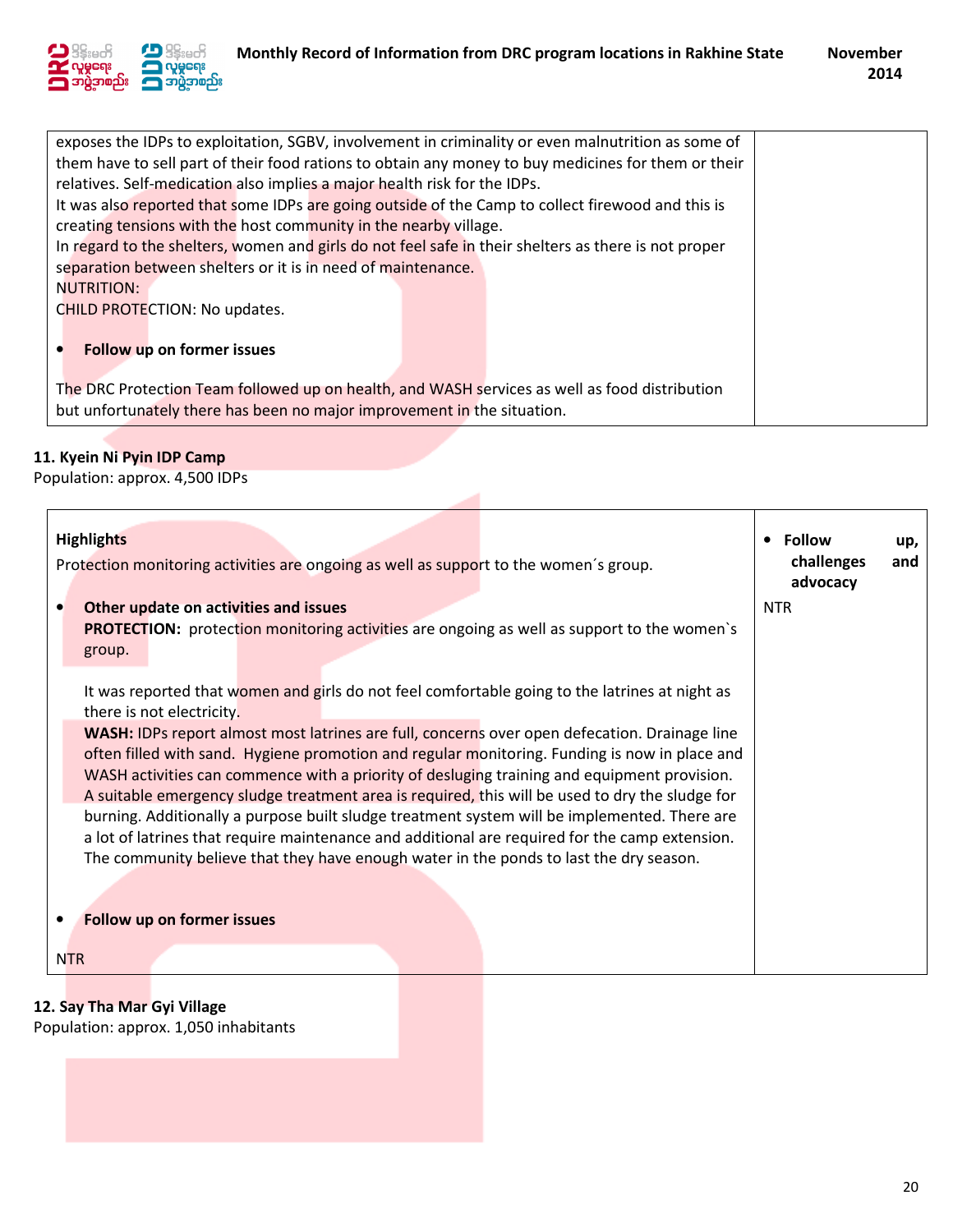

| <b>Highlights</b>                                                                        | Follow up, challenges<br>and advocacy                        |
|------------------------------------------------------------------------------------------|--------------------------------------------------------------|
| The relationship between Rakhine and Muslim communities has improved.                    | Protection Team<br>will<br>The                               |
| Other update on activities and issues                                                    | follow up on the relationship<br>between<br>the<br>two       |
| Protection monitoring activities are ongoing as well as support to the women's group.    | communities and the reasons<br>for any frictions or tensions |
|                                                                                          | between the two.                                             |
| It was reported that an IDP woman was attacked by one villager and that the incident was |                                                              |
| reported to the Police.                                                                  |                                                              |
|                                                                                          |                                                              |
| Follow up on former issues                                                               |                                                              |
| <b>NTR</b>                                                                               |                                                              |

# 23. Ah Htet Ywar Village

 $\mathbf{r}$ 

Population: no updated information

| <b>Highlights</b>                                                                           | Follow up, challenges |
|---------------------------------------------------------------------------------------------|-----------------------|
| Reportedly, the relationship between Muslim and Rakhine is still a bit tense despite of the | and advocacy          |
| improvement in the last months.                                                             | No updates            |
|                                                                                             |                       |
| Other update on activities and issues<br>٠                                                  |                       |
|                                                                                             |                       |
| Health: the villagers usually go to Baw Taw Li RHC for health services. For emergencies,    |                       |
| they usually go to Sittwe Hospital.                                                         |                       |
| Protection: most of the women feel afraid to go outside of the village to collect           |                       |
| firewood. Reportedly, Muslim communities also collect firewood in the same areas as         |                       |
| the Rakhine.                                                                                |                       |
|                                                                                             |                       |
| Follow up on former issues                                                                  |                       |
|                                                                                             |                       |
| NTR                                                                                         |                       |

24. Baw Da Li Village

Population: approx. 900 inhabitants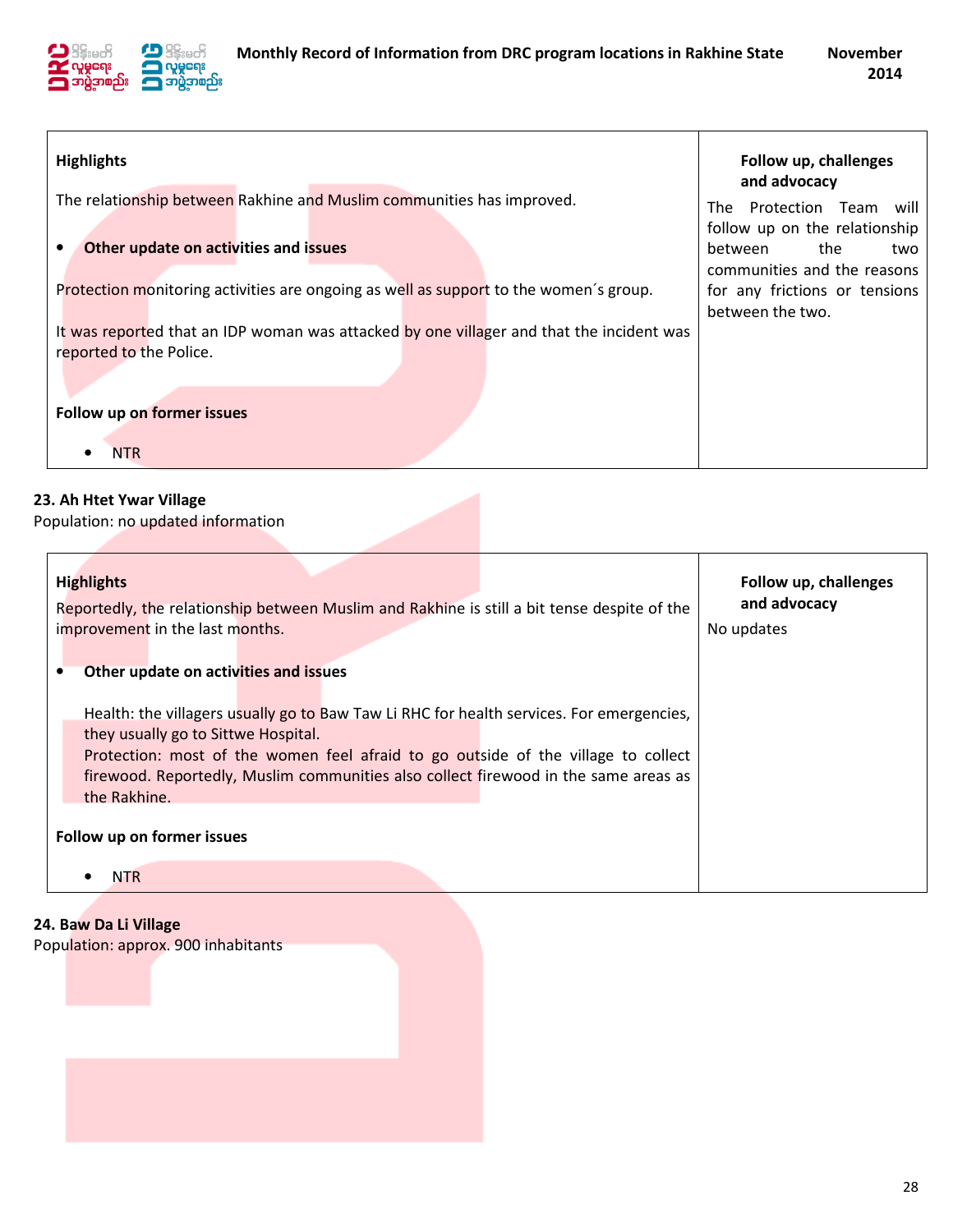

| <b>Highlights</b>                                                                                                                                                                                                                               | Follow up, challenges<br>and advocacy |
|-------------------------------------------------------------------------------------------------------------------------------------------------------------------------------------------------------------------------------------------------|---------------------------------------|
| Protection monitoring activities are ongoing as well as support to the women's group.                                                                                                                                                           | <b>NTR</b>                            |
| Other update on activities and issues                                                                                                                                                                                                           |                                       |
| Protection: It was reported that any tensions between Muslim and Rakhine<br>communities have fully ceased in the village. Nevertheless, the women in the village do<br>not feel safe when they go to collect firewood outside of their village. |                                       |
| <b>Follow up on former issues</b><br>NTR                                                                                                                                                                                                        |                                       |

# 25. Ah Nauk Ywe Village

Population: approx. 2,500 inhabitants

| <b>Highlights</b>                                                                                    | Follow up, challenges<br>and advocacy |
|------------------------------------------------------------------------------------------------------|---------------------------------------|
| Reportedly, there are still tensions between villagers and IDPs from ANY Camp over the use           |                                       |
| of water sources, fishing activities and firewood collection. Allegedly, villagers from ANY          |                                       |
| have also frictions with villagers from Sin Ain village as a result of past insecurity incidents.    |                                       |
|                                                                                                      |                                       |
| Other update on activities and issues<br>$\bullet$                                                   |                                       |
| <b>WASH:</b> Due to the lack of latrines in the village, open defecation in nearby fields is common, |                                       |
| however, the community feel afraid to go to those fields at night due to the presence of             |                                       |
| snakes and wild animals. It was reported that latrines for each HH are being constructed by          |                                       |
| an INGO but the villagers are concerned about the quality of such latrines.                          |                                       |
| HEALTH: There is not a health center in the village. There are irregular one-day visits by a         |                                       |
| mobile clinic from the Ministry of Health. According to the villagers, it is very hard for them      |                                       |
| to have medical services and when the mobile clinic goes to ANY, most of the IDPs go to see          |                                       |
| the doctor so most of the villagers do not have an opportunity to see the doctor or any              |                                       |
| medical staff from the mobile clinic. In view of the circumstances, villagers who have means         |                                       |
| of transport or financial means to pay for it, seek medical treatment in Thaechaung village          |                                       |
| or Sittwe township.                                                                                  |                                       |
|                                                                                                      |                                       |
| Follow up on former issues                                                                           |                                       |
|                                                                                                      |                                       |
|                                                                                                      |                                       |
|                                                                                                      |                                       |
|                                                                                                      |                                       |

# 26. Sin Aing Village

Population: no updated information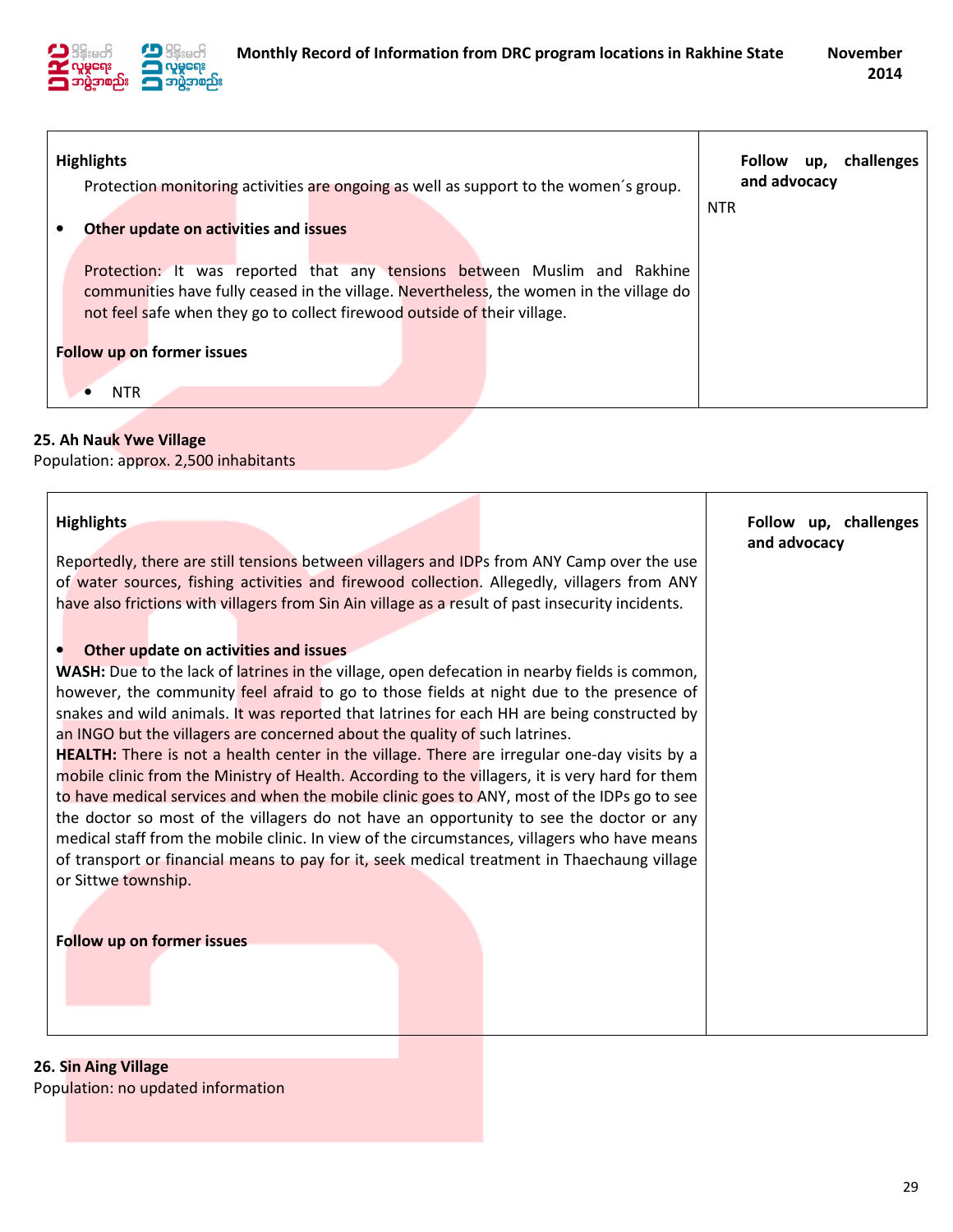

# Highlights

Security: Reportedly, villagers are still afraid to go farming to nearby fields due to insecurity incidents involving Muslims and Rakhine in 2012 and December 2013. According to the villagers, Muslim community members have been seen collecting firewood and fishing in areas close to the village.

### Other update on activities and issues

- WASH: the village lacks latrines so as a result, open defecation in nearby fields is common. The villagers reported to being afraid of snakes and other wild animals when going to the fields at night. Water is usually fetched from ponds but in the dry season water sources are limited.
- HEALTH: there is not any health center in the village, however, a mobile clinic from the Ministry of Health goes to the village once or twice a month. As a result of the lack of health services, the villagers usually take traditional medicines prescribed by the elderly. For emergencies, they go to Sittwe Hospital but this can only be afforded by those who have financial means to pay for the boat charges.
- EDUCATION: there is an elementary school in the village with 206 students and 10 teachers. The villagers ask for support for the construction of proper school facilities for the large number of students and more classes (grade 7 and above).
- **FOOD:** Reportedly, food rations were provided by MRF to all households. These were usually transported by the villagers from Sittwe to the village, so each household had to pay 2000 Kyats for transport. No food rations have been distributed in the recent months.
- PROTECTION: Reportedly, during the dry season water sources are quite limited in the village. As a result, the women have to fetch water from a nearby village  $-$  Baw Taw Li (30 minutes away) and, in order to get to the village, they have to walk through STM IDP Camp. The villagers indicated to be afraid of the Muslims who live in nearby villages or areas.

Follow up on former issues

• NTR

27. Kyauk Pyin Seik Village Population: approx. 600 inhabitants

Follow up, challenges and advocacy

- The Protection Team continues to follow up on possible tensions in the area and concerns by the villagers as a result of the tensions (i.e. limited freedom of movement, threats, etc). Any detailed information will be referred to the PWG.
- The Protection Team will follow up with the Health Cluster on whether the Ministry of Health has sent health staff to this village or not in the past weeks.
- The Protection Team will follow up with MRF on food rations distributions.